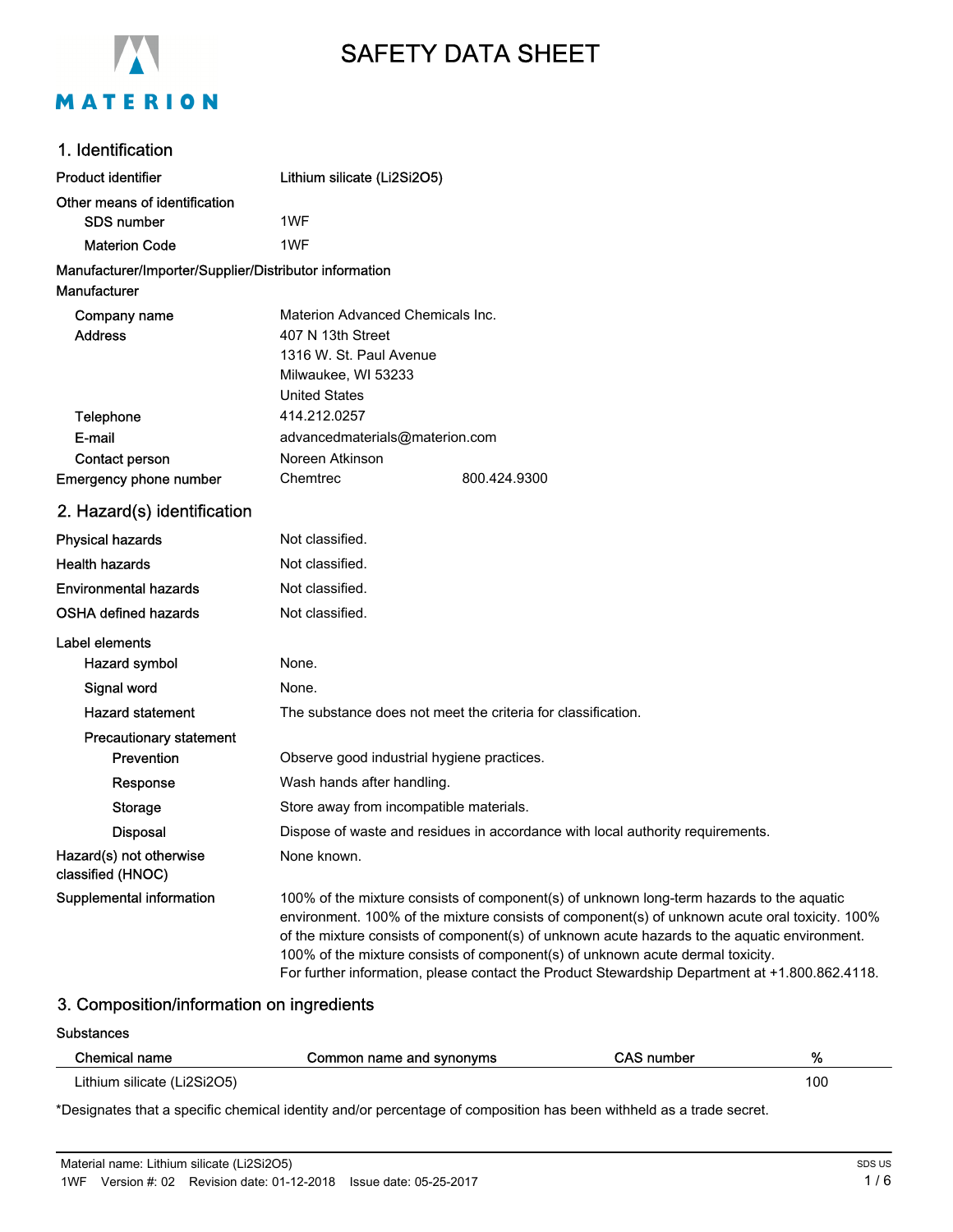## 4. First-aid measures

| Inhalation                                                                   | Move to fresh air. Call a physician if symptoms develop or persist.                                                 |
|------------------------------------------------------------------------------|---------------------------------------------------------------------------------------------------------------------|
| <b>Skin contact</b>                                                          | Wash off with soap and water. Get medical attention if irritation develops and persists.                            |
| Eye contact                                                                  | Rinse with water. Get medical attention if irritation develops and persists.                                        |
| Ingestion                                                                    | Rinse mouth. Get medical attention if symptoms occur.                                                               |
| Most important<br>symptoms/effects, acute and<br>delayed                     | Direct contact with eyes may cause temporary irritation.                                                            |
| Indication of immediate medical<br>attention and special treatment<br>needed | Treat symptomatically.                                                                                              |
| General information                                                          | Ensure that medical personnel are aware of the material(s) involved, and take precautions to<br>protect themselves. |
| 5. Fire-fighting measures                                                    |                                                                                                                     |
| Suitable extinguishing media                                                 | Water fog. Foam. Dry chemical powder. Carbon dioxide (CO2).                                                         |
|                                                                              |                                                                                                                     |

| Unsuitable extinguishing media                                   | Do not use water jet as an extinguisher, as this will spread the fire.                        |
|------------------------------------------------------------------|-----------------------------------------------------------------------------------------------|
| Specific hazards arising from<br>the chemical                    | During fire, gases hazardous to health may be formed.                                         |
| Special protective equipment<br>and precautions for firefighters | Self-contained breathing apparatus and full protective clothing must be worn in case of fire. |
| Fire fighting<br>equipment/instructions                          | Use water spray to cool unopened containers.                                                  |
| Specific methods                                                 | Use standard firefighting procedures and consider the hazards of other involved materials.    |
| General fire hazards                                             | No unusual fire or explosion hazards noted.                                                   |

## 6. Accidental release measures

| Personal precautions, protective<br>equipment and emergency<br>procedures | Keep unnecessary personnel away. For personal protection, see section 8 of the SDS.                                                                      |
|---------------------------------------------------------------------------|----------------------------------------------------------------------------------------------------------------------------------------------------------|
| Methods and materials for<br>containment and cleaning up                  | Stop the flow of material, if this is without risk. Following product recovery, flush area with water.<br>For waste disposal, see section 13 of the SDS. |
| <b>Environmental precautions</b>                                          | Avoid discharge into drains, water courses or onto the ground.                                                                                           |
| 7. Handling and storage                                                   |                                                                                                                                                          |

| Precautions for safe handling   | Observe good industrial hygiene practices.                                                         |
|---------------------------------|----------------------------------------------------------------------------------------------------|
| Conditions for safe storage,    | Store in original tightly closed container. Store away from incompatible materials (see Section 10 |
| including any incompatibilities | of the SDS).                                                                                       |

# 8. Exposure controls/personal protection

| Occupational exposure limits                                          | No exposure limits noted for ingredient(s).                                                                                                                                                                                                                                                                                                                                                            |
|-----------------------------------------------------------------------|--------------------------------------------------------------------------------------------------------------------------------------------------------------------------------------------------------------------------------------------------------------------------------------------------------------------------------------------------------------------------------------------------------|
| <b>Biological limit values</b>                                        | No biological exposure limits noted for the ingredient(s).                                                                                                                                                                                                                                                                                                                                             |
| Appropriate engineering controls                                      | Good general ventilation (typically 10 air changes per hour) should be used. Ventilation rates<br>should be matched to conditions. If applicable, use process enclosures, local exhaust ventilation,<br>or other engineering controls to maintain airborne levels below recommended exposure limits. If<br>exposure limits have not been established, maintain airborne levels to an acceptable level. |
| Control parameters                                                    | Follow standard monitoring procedures.                                                                                                                                                                                                                                                                                                                                                                 |
| Individual protection measures, such as personal protective equipment |                                                                                                                                                                                                                                                                                                                                                                                                        |
| Eye/face protection                                                   | Wear safety glasses with side shields (or goggles).                                                                                                                                                                                                                                                                                                                                                    |
| Skin protection<br>Hand protection                                    | Wear appropriate chemical resistant gloves.                                                                                                                                                                                                                                                                                                                                                            |
| Other                                                                 | Wear suitable protective clothing.                                                                                                                                                                                                                                                                                                                                                                     |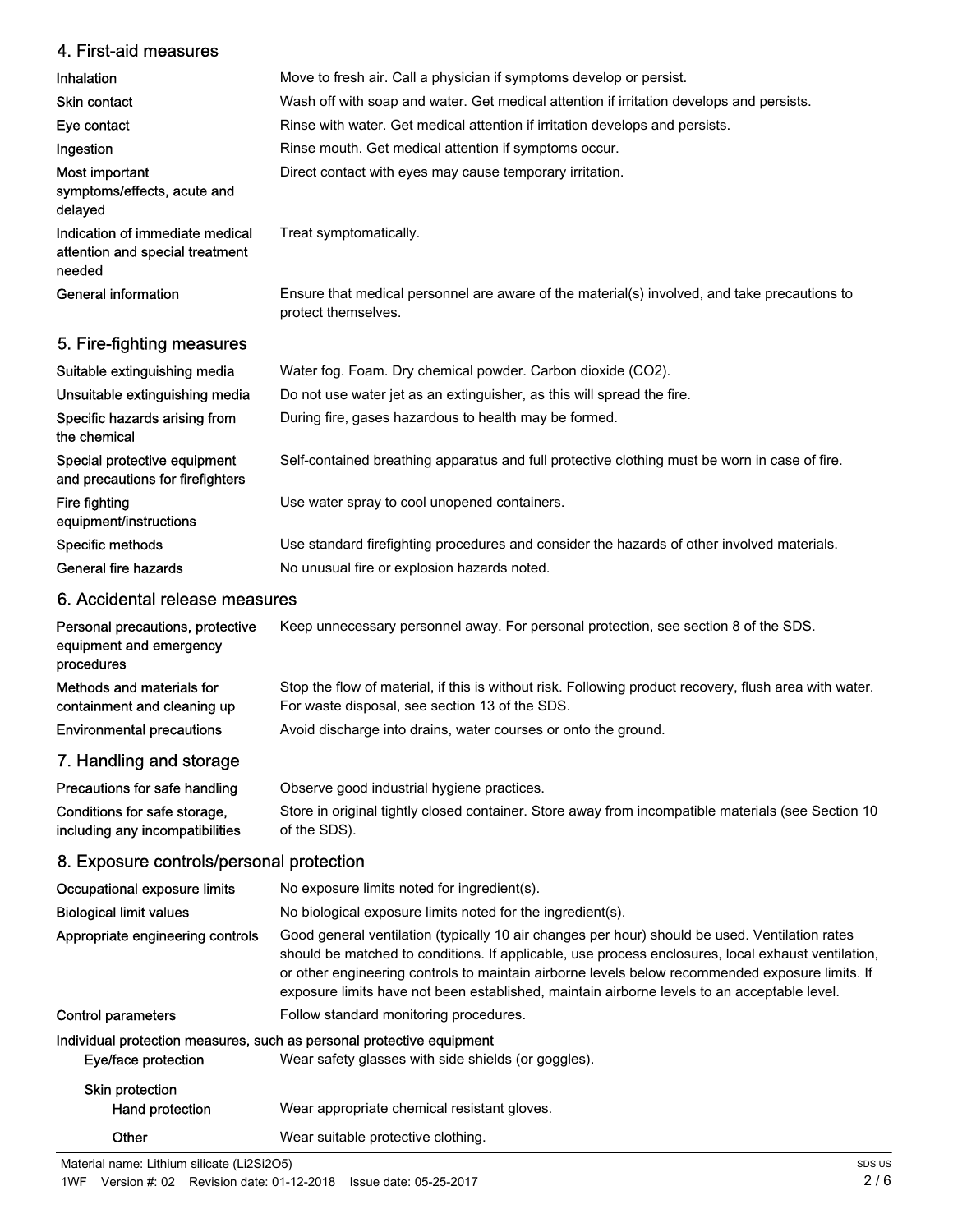| <b>Respiratory protection</b>  | In case of insufficient ventilation, wear suitable respiratory equipment.                  |
|--------------------------------|--------------------------------------------------------------------------------------------|
| Thermal hazards                | Wear appropriate thermal protective clothing, when necessary.                              |
| General hygiene considerations | Always observe good personal hygiene measures, such as washing after handling the material |

# and before eating, drinking, and/or smoking.

# 9. Physical and chemical properties

| <b>Physical state</b>                             | Solid.                                                                                        |
|---------------------------------------------------|-----------------------------------------------------------------------------------------------|
| Form                                              | Solid.                                                                                        |
| Color                                             | Not available.                                                                                |
| Odor                                              | Not available.                                                                                |
| <b>Odor threshold</b>                             | Not available.                                                                                |
| pH                                                | Not available.                                                                                |
| Melting point/freezing point                      | Not available.                                                                                |
| Initial boiling point and boiling<br>range        | Not available.                                                                                |
| <b>Flash point</b>                                | Not available.                                                                                |
| <b>Evaporation rate</b>                           | Not available.                                                                                |
| Flammability (solid, gas)                         | Not available.                                                                                |
| Upper/lower flammability or explosive limits      |                                                                                               |
| Flammability limit - lower<br>(%)                 | Not available.                                                                                |
| Flammability limit - upper<br>(% )                | Not available.                                                                                |
| Explosive limit - lower (%)                       | Not available.                                                                                |
| Explosive limit - upper (%)                       | Not available.                                                                                |
| Vapor pressure                                    | Not available.                                                                                |
| Vapor density                                     | Not available.                                                                                |
| <b>Relative density</b>                           | Not available.                                                                                |
| Solubility(ies)                                   |                                                                                               |
| Solubility (water)                                | Not available.                                                                                |
| <b>Partition coefficient</b><br>(n-octanol/water) | Not available.                                                                                |
| Auto-ignition temperature                         | Not available.                                                                                |
| <b>Decomposition temperature</b>                  | Not available.                                                                                |
| <b>Viscosity</b>                                  | Not available.                                                                                |
| Other information                                 |                                                                                               |
| <b>Explosive properties</b>                       | Not explosive.                                                                                |
| <b>Oxidizing properties</b>                       | Not oxidizing.                                                                                |
| 10. Stability and reactivity                      |                                                                                               |
| Reactivity                                        | The product is stable and non-reactive under normal conditions of use, storage and transport. |
| <b>Chemical stability</b>                         | Material is stable under normal conditions.                                                   |
| Possibility of hazardous<br>reactions             | No dangerous reaction known under conditions of normal use.                                   |
| Conditions to avoid                               | Contact with incompatible materials.                                                          |
| Incompatible materials                            | Strong oxidizing agents.                                                                      |
| Hazardous decomposition<br>products               | No hazardous decomposition products are known.                                                |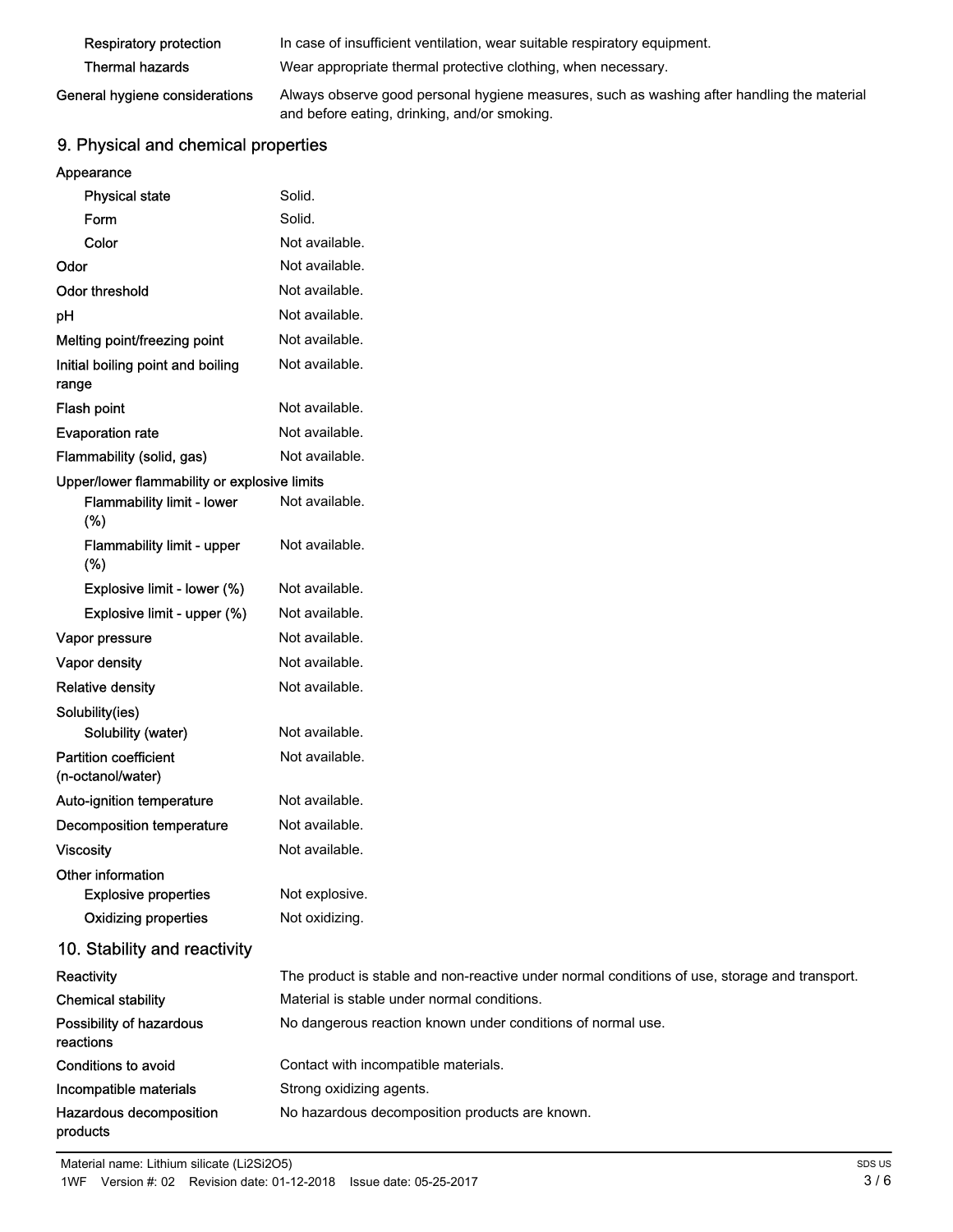# 11. Toxicological information

## Information on likely routes of exposure

| <b>Inhalation</b>                                                                  | No adverse effects due to inhalation are expected.                                                                                                                                                    |
|------------------------------------------------------------------------------------|-------------------------------------------------------------------------------------------------------------------------------------------------------------------------------------------------------|
| <b>Skin contact</b>                                                                | No adverse effects due to skin contact are expected.                                                                                                                                                  |
| Eye contact                                                                        | Direct contact with eyes may cause temporary irritation.                                                                                                                                              |
| Ingestion                                                                          | Expected to be a low ingestion hazard.                                                                                                                                                                |
| Symptoms related to the<br>physical, chemical and<br>toxicological characteristics | Direct contact with eyes may cause temporary irritation.                                                                                                                                              |
| Information on toxicological effects                                               |                                                                                                                                                                                                       |
| <b>Acute toxicity</b>                                                              | Not known.                                                                                                                                                                                            |
| Skin corrosion/irritation                                                          | Prolonged skin contact may cause temporary irritation.                                                                                                                                                |
| Serious eye damage/eye<br>irritation                                               | Direct contact with eyes may cause temporary irritation.                                                                                                                                              |
| Respiratory or skin sensitization                                                  |                                                                                                                                                                                                       |
| Respiratory sensitization                                                          | Not a respiratory sensitizer.                                                                                                                                                                         |
| <b>Skin sensitization</b>                                                          | This product is not expected to cause skin sensitization.                                                                                                                                             |
| Germ cell mutagenicity                                                             | No data available to indicate product or any components present at greater than 0.1% are<br>mutagenic or genotoxic.                                                                                   |
| Carcinogenicity                                                                    | This product is not considered to be a carcinogen by IARC, ACGIH, NTP, or OSHA.                                                                                                                       |
| IARC Monographs. Overall Evaluation of Carcinogenicity                             |                                                                                                                                                                                                       |
| Not listed.<br>Not regulated.<br>Not listed.                                       | OSHA Specifically Regulated Substances (29 CFR 1910.1001-1050)<br>US. National Toxicology Program (NTP) Report on Carcinogens                                                                         |
| Reproductive toxicity                                                              | This product is not expected to cause reproductive or developmental effects.                                                                                                                          |
| Specific target organ toxicity -<br>single exposure                                | Not classified.                                                                                                                                                                                       |
| Specific target organ toxicity -<br>repeated exposure                              | Not classified.                                                                                                                                                                                       |
| Aspiration hazard                                                                  | Not an aspiration hazard.                                                                                                                                                                             |
| 12. Ecological information                                                         |                                                                                                                                                                                                       |
| Ecotoxicity                                                                        | The product is not classified as environmentally hazardous. However, this does not exclude the<br>possibility that large or frequent spills can have a harmful or damaging effect on the environment. |
| Persistence and degradability                                                      | No data is available on the degradability of this product.                                                                                                                                            |
| <b>Bioaccumulative potential</b>                                                   | No data available.                                                                                                                                                                                    |
| Mobility in soil                                                                   | No data available.                                                                                                                                                                                    |
| Other adverse effects                                                              | No other adverse environmental effects (e.g. ozone depletion, photochemical ozone creation<br>potential, endocrine disruption, global warming potential) are expected from this component.            |
| 13. Disposal considerations                                                        |                                                                                                                                                                                                       |
| <b>Disposal instructions</b>                                                       | Collect and reclaim or dispose in sealed containers at licensed waste disposal site.                                                                                                                  |
| Local disposal regulations                                                         | Dispose in accordance with all applicable regulations.                                                                                                                                                |
| Hazardous waste code                                                               | The waste code should be assigned in discussion between the user, the producer and the waste<br>disposal company.                                                                                     |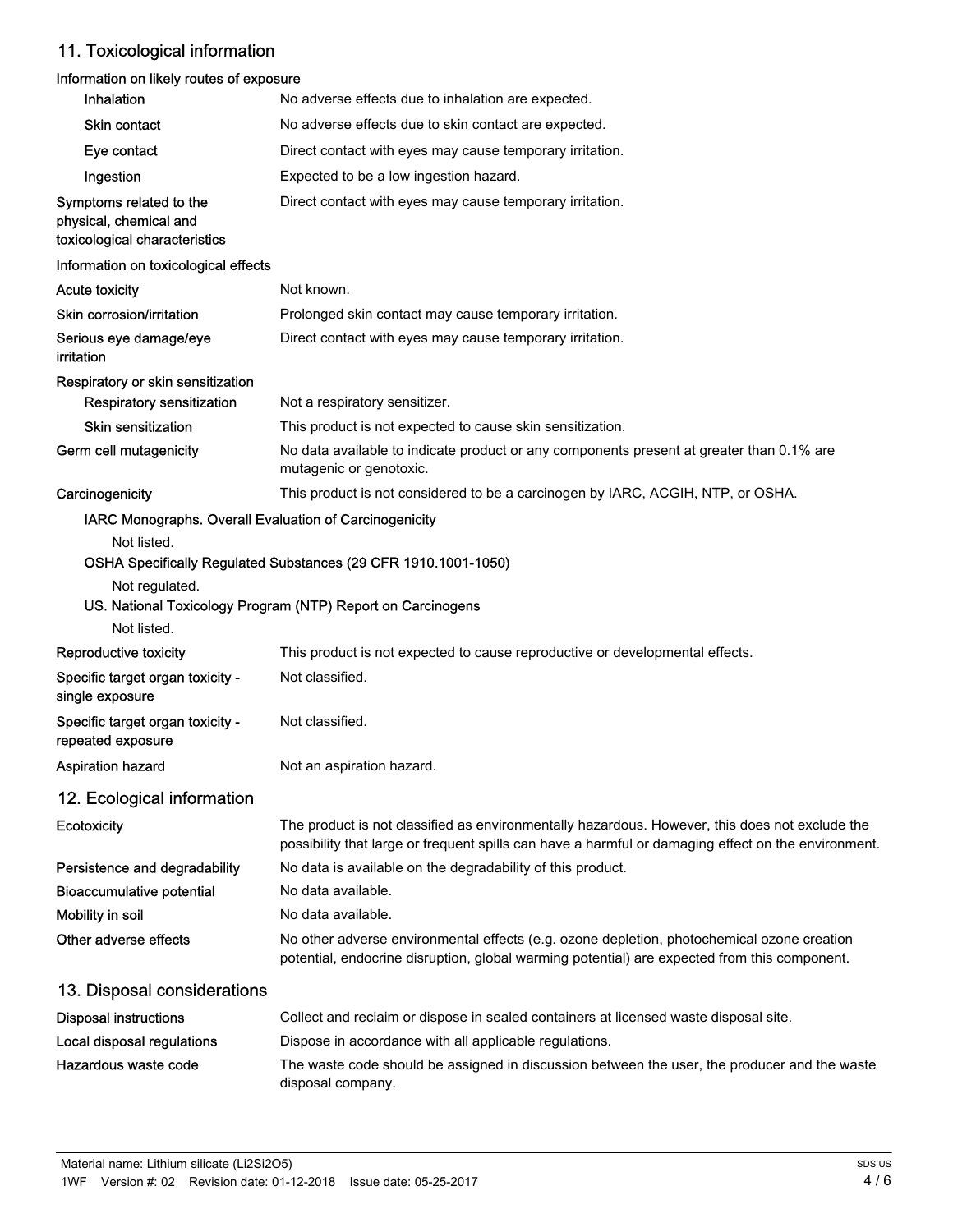| Waste from residues / unused<br>products | Dispose of in accordance with local regulations. Empty containers or liners may retain some<br>product residues. This material and its container must be disposed of in a safe manner (see:<br>Disposal instructions). |
|------------------------------------------|------------------------------------------------------------------------------------------------------------------------------------------------------------------------------------------------------------------------|
| Contaminated packaging                   | Since emptied containers may retain product residue, follow label warnings even after container is<br>emptied. Empty containers should be taken to an approved waste handling site for recycling or<br>disposal.       |

## 14. Transport information

#### **DOT**

Not regulated as dangerous goods.

### IATA

Not regulated as dangerous goods.

### IMDG

Not regulated as dangerous goods.

## 15. Regulatory information

#### US federal regulations

This product is not known to be a "Hazardous Chemical" as defined by the OSHA Hazard Communication Standard, 29 CFR 1910.1200.

## TSCA Section 12(b) Export Notification (40 CFR 707, Subpt. D)

Not regulated.

#### CERCLA Hazardous Substance List (40 CFR 302.4)

Not listed.

## SARA 304 Emergency release notification

Not regulated.

## OSHA Specifically Regulated Substances (29 CFR 1910.1001-1050)

#### Not regulated.

Hazard categories

## Superfund Amendments and Reauthorization Act of 1986 (SARA)

| Immediate Hazard - No  |
|------------------------|
| Delayed Hazard - No    |
| Fire Hazard - No       |
| Pressure Hazard - No   |
| Reactivity Hazard - No |

#### SARA 302 Extremely hazardous substance

Not listed.

## SARA 311/312 Hazardous No

chemical

## SARA 313 (TRI reporting)

Not regulated.

#### Other federal regulations

Clean Air Act (CAA) Section 112 Hazardous Air Pollutants (HAPs) List

Not regulated.

Clean Air Act (CAA) Section 112(r) Accidental Release Prevention (40 CFR 68.130)

|  | Not regulated. |
|--|----------------|
|--|----------------|

| <b>Safe Drinking Water Act</b> | Not regulated. |
|--------------------------------|----------------|
| <b><i>(SDMA)</i></b>           |                |

| $\overline{v}$       |                                                                                                  |
|----------------------|--------------------------------------------------------------------------------------------------|
| US state regulations | California Safe Drinking Water and Toxic Enforcement Act of 1986 (Proposition 65): This material |
|                      | is not known to contain any chemicals currently listed as carcinogens or reproductive toxins.    |

## 16. Other information, including date of preparation or last revision

| Issue date           | 05-25-2017 |
|----------------------|------------|
| <b>Revision date</b> | 01-12-2018 |
| Version #            | 02         |